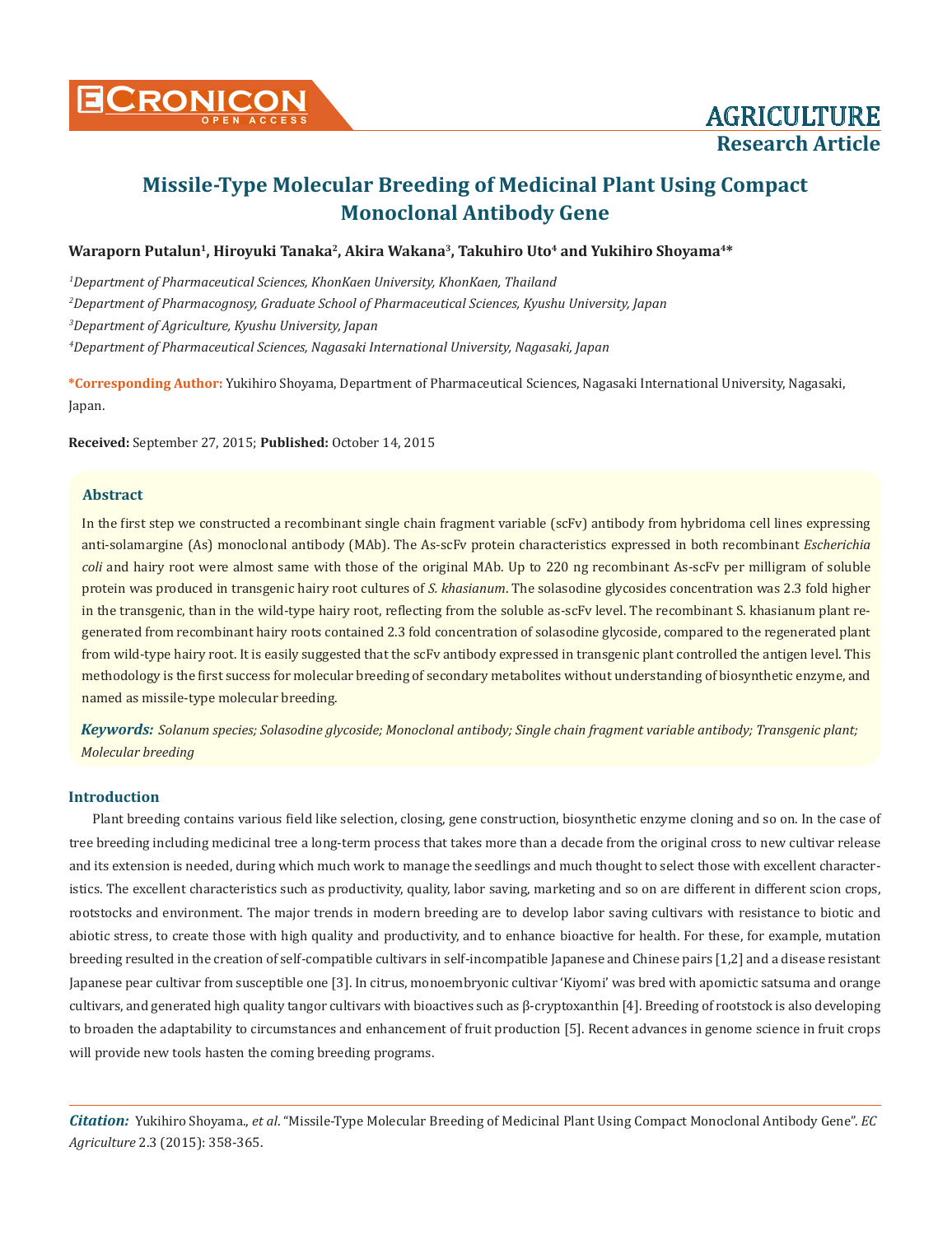359

On the other hand, the breeding of medicinal plant is much shorter than the tree breeding as described above. Objectives for medicinal plant breeding are the preparation of clonal cultivars having homogenous gene resulting in homogenous concentration of bioactive components. The authors investigated the clonal propagation of *Aconitum carmichaeli* (Ranunculaceae) [6,7], and *Panax ginseng* [8,9]. We also succeeded to clonally propagate *Pinellia ternate* (Araceae) *via* protocorm-like body and by liquid phase culturing, which theoretically produced 4 × 1023 clonal plants from a single tuber in a year [10]. Furthermore, we confirmed the relation between the virus infection and the component concentration, comparing with the virus free plant obtained by a tip tissue culture of *Rhemannia* species (Scrophulariaceae) [11]. In the second stage of medicinal plant breeding, the authors made evident that the medicinal plants clonally propagated promoted the homogeneity of bioactive component concentration, compared to the parent plant for aconitine-type alkaloid [12] (*Aconitum* spp.), atractylon (*Atractylodes* spp.) [13], and gentiopicroside [14] (*Gentiana* spp.). Their clonal propagation methods further owe the increase of medicinal plant resources even though the resources of medicinal plants have been insufficient worldwide recently.

In our ongoing projects on monoclonal antibody (Mab) against natural products, the authors prepared many MAbs like against ginsenosides, glycyrrhizin [15], saikosaponin [16], sennosides [17], mahihuana compound [18], for skolin [19], berbarine [20], aconitine alkaloid [21], aristrochic acid [22] and so on, and set up their assay systems. We also prepared a MAb against solamargine [23] contained in Solanum species belonging to Solanaceae family containing steroidal alkaloid glycoside like solasonine, solamargine and khasianine (Figure 1). *Solanum* species have been widely used as herb medicines in China and Asian countries. In fact, solasodine glycosides have anti-skin carcinoma properties in humans [24,25], and anti-neo plastic activity in mice [26]. Solamargine and solasonine (Figure 1) inhibited an acetyl-cholinesterase [27]. Solamargine is anti-herpes simplex virus type I [28], and a more powerful anti-fungal agent than ketoconazole [29]. Furthermore, since natural resources of adreno cortical and sex hormones, particularly from *Dioscorea* spp. have been insufficient, steroidal alkaloid glycosides like solamargine and solasonine having solasodine in a molecule as an a glycone (Figure 1) from *Solanum* spp., have become important as starting resources for the production of steroid hormones. It became evident that the above mentioned MAb can be used for the survey of all glycosides containing solasodine as and a glycone, because the MAb have wide cross-reactivity against all solasodine glycosides. This property is a big advantage for the survey of resource of solasodine glycosides [23]. Furthermore, we set up a simple staining system named as eastern blotting [30], and one step immune affinity separation [31].



*Figure 1: Structure of solasodine glycosides contained in Solanum species.*

Recently, a single-chain fragment-variable (scFv) antibody has been expressed in plants to protect for viral attack [32,33,34]. Moreover, scFv can be used to study plant growth, and to interfere with the biological activity of antigens [35,36,37]. We there for epostulate that the recombinant scFv can target small antigens like solasodine glycosides, which can then lead to the accumulation of antigenantibody complexes in plant organs. In order to open a positive molecular breeding for the increase of bioactive component like solasodine glycoside, we constructed a functional anti-solamargine (As)-scFv antibody gene and introduced into a host plant, *S. khasianum*. In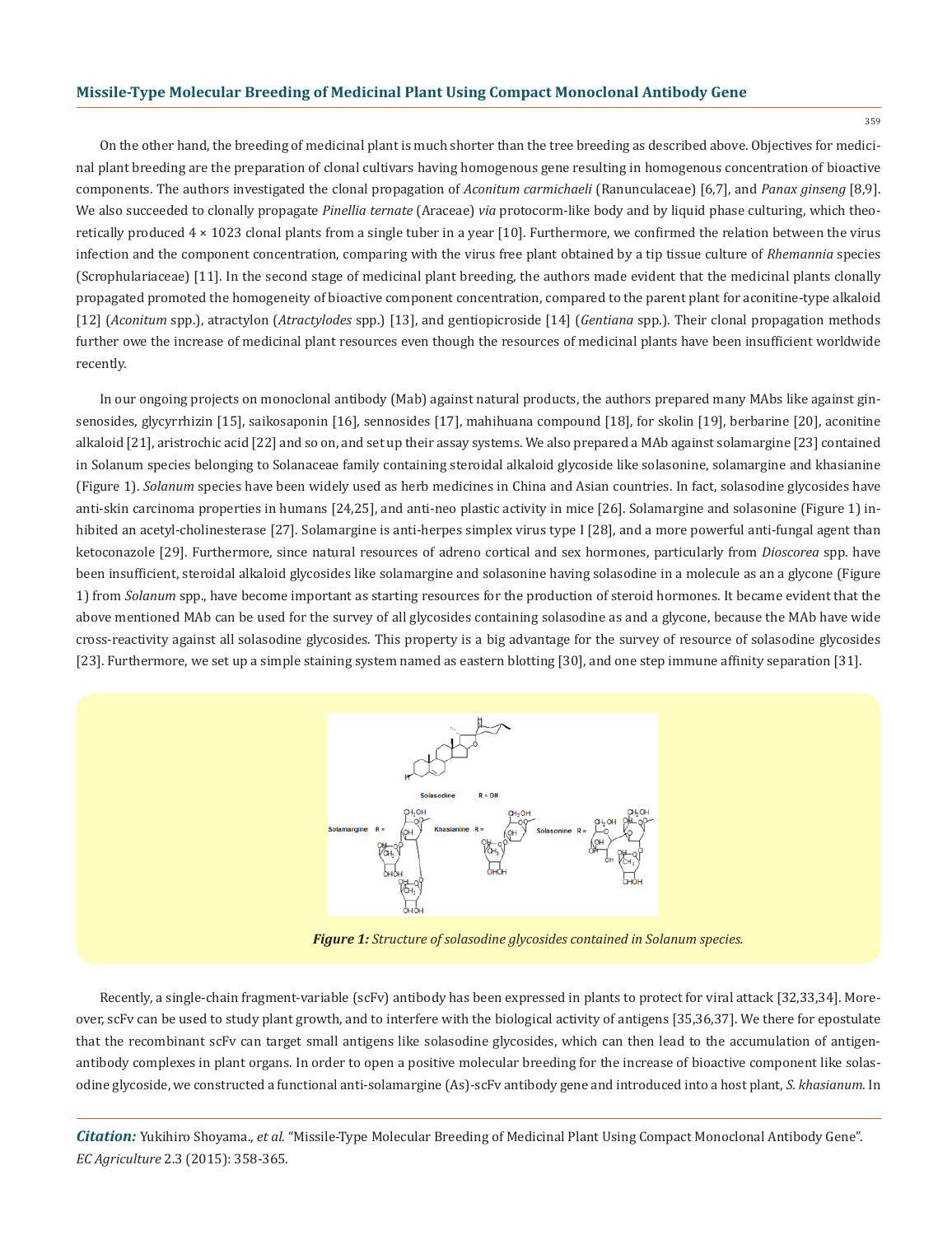this review, the authors will discuss whether such the transformation of scFv gene into plants can be used as a new molecular breeding methodology, for the increase of secondary metabolite concentration.

#### **Construction of ScFv and Induction into** *Escherichia coli* **and** *Agro bacterium Rhizogenes***, and Expression of ScFv**

The authors constructed scFv using an *E. coli* expression vector, essentially according to the protocols of the recombinant phage antibody system purification and expression modules [38]. We extracted m RNA from hybridoma cells secreting the As-MAb, SM-BD9 [23], and synthesized first-strand cDNAs primed by random hexamers, using murine reverse transcriptase. PCR was performed using VH and VL primers from the scFv module of the RPAS kit and KOD DNA polymerase. The cDNAs of the VH and VL chain were assembled by seven incubation cycles, using a DNA linker fragment encoding the amino acid sequence (Gly4Ser) 3 supplied with the RPAS kit (Pharmacia). The resulting fragment was ligated into the pCANTAB5E phagemid (Pharmacia), from which high affinity scFv protein was selected. The DNA encoding scFv fused to an E-tag, and an amber stop codon was amplified by PCR from the template pCANTAB5E. The gene was sub cloned into the pET-28 a (+) expression vector to contain His- and T7-tags at the N-terminus, and an E-tag at the C-terminus. We determined the nucleotide and deduced amino-acid sequences of As-scFv and the hyper variable regions or complementarity determining regions (CDRs) were identified. The nucleotide sequence data appear in the GenBank nucleotide sequence data base under the accession number AF332008. The sequence was compared with those compiled in the Kabat antibody sequence database. The VH region of MAb (SM-BD9) belonged to the mouse heavy chain subgroup II (A), whereas the VL region belonged to the mouse kappa light chain V group. Expression of the recombinant scFv protein in *E. coli* was induced by incubation with isopropyl-thio-β-d-galactopyranoside (IPTG). After harvesting induced cells, denaturation was initiated by rapid 100-fold dilution of the denatured protein into refolding buffer, consisting of Tris-HCl, arginine and EDTA. Samples were incubated, dialyzed against Tris-HCl, and then purified by metal chelate affinity chromatography. Bound protein was eluted using Tris-HCl, containing imidazole and NaCl. The binding activity and binding inhibition of purified scFv protein were determined by direct and competitive ELISA. Plant expression vectors were transferred with the PRK 2013 helper plasmid into *Agro bacterium rhizogeness* train 15834 by tri parental mating, and were used to transform *S. khasianum* using standard procedures [39].Transgenic hairy roots were cultured on hormone-free half-strength MS medium containing 60 mg/l kanamycin. Total soluble protein was prepared by homogenizing hairy roots in extraction buffer. Soluble protein was quantified using a Bio-Rad protein assay kit, with bovine serum albumin as standard.

#### **Determination of scFv Protein by Western Blotting and Maldi Mass Spectrum**

The molecular weight of As-scFv protein produced by transgenic hairy roots was the same as that of the protein expressed in *E. coli*, having 31 kD as indicated in Figure 2, whereas wild type hairy roots did not produce As-scFv [38]. Recombinant protein was reacted with T7-tag antibody, followed by peroxidase-labeled anti-mouse IgG, and then stained with 4-chloro-1-naphthol. Lines 1: Protein marker, 2: 200ng scFv from *E. coli*, 3: affinity purified scFv from hairy root clone SR2, 4: affinity-purified scFv from hairy root clone SR19, 5: soluble protein from wild-type hairy root. MALDI mass spectrometry confirmed the exact molecular weight of scFv protein produced by hairy root. A molecular peak [M+H] + appeared at 31,529 *m/z*, in good agreement with the molecular weight of 31, 504 calculated from amino acid sequence [38], as shown in Figure 3. From this result, it becomes clear that the constructed gene functioned normally without any mutation.

#### **Cross-Reactivity of As-ScFv against Solasodine Glycoside**

In order to confirm the equivalence between the As-scFv produced by hairy root and the original As-MAb, we investigated the cross reactivity of As-scFv and MAb (SM-BD9) [23], against related steroidal alkaloid glycosides. Cross-reactivity's of As-scFv fragments against solasodine glycosides having different sugar moieties, such as khasianine (80.7%), solasonine (92.1%), 3-O-β-d-glucopyranosylsolasodine (112.9%), O-α- l -rhamnosyl-(1→2)-3-O-β-d-glucopyranosylsolasodine (98.5%), 3-O-β-d-gala-copyranosylsolasodine (115.4%), O-β-dglucopyranosyl -(1→3)-3-O-β-d-galactopyranosylsolasodine(118.2%), and isoanquivine (150.4%), were almost same to those for the MAb [31]. The property having wide cross-reactivity against all solasodine glycosides is an advantage, because it is important to accumulate all solasodine glycosides, which are used as the resource of steroidal hormone. Moreover, we analyzed the binding kinetics of Ac-scFv from *E. coli,* hairy root and original MAb, using competitive ELISA, resulting in almost identical [23]. From these results, it is easily suggested that As-scFv can function for the antibody-antigen reaction in a plant.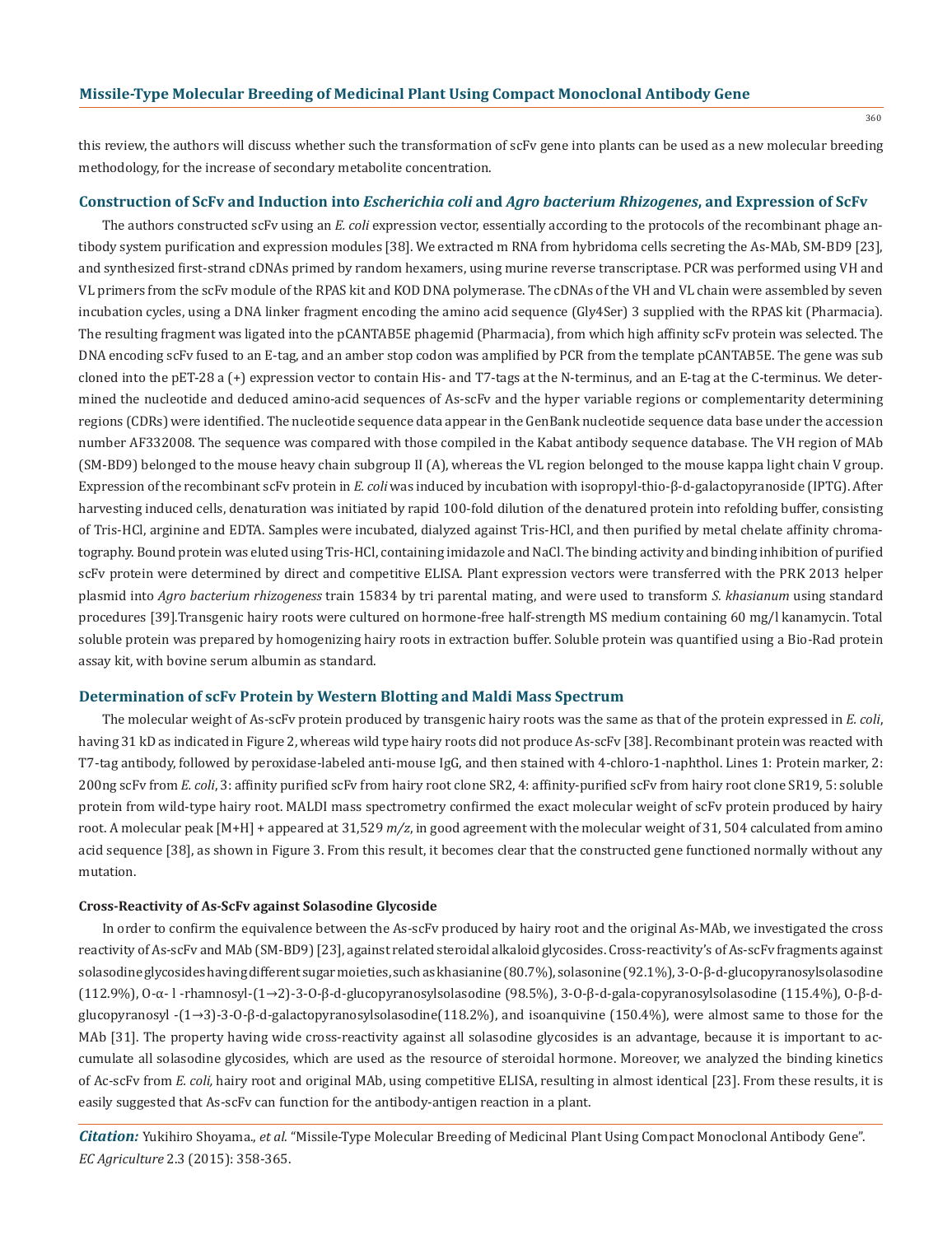

Expression analysis of scFv in transformed *E. coli* BL21 using a 12.5% SDS-polyacrylamide gel electrophoresis followed by Coomassie brilliant blue staining (A), western blot (B) developed with anti E-tag antibody and peroxidase-labeled goat anti-mouse IgG and western blot (C) immersed in solamargine-HSA and developed with peroxidase-labeled anti-HSA antibody. Lane 1, protein molecular weight marker (kDa); lane 2 and 3, whole cell extract before and after IPTG induction; lane 4, soluble fraction; lane 5, inclusion bodies.

*Figure 2: Western blotting of soluble protein from transgenic hairy root expressing As-scFv.*



*Figure 3: MALDI-to f-mass spectrum of As-scFv. Molecular peak appeared at 31,529 m/z.*

# **Determination of Solasodine Glycoside Concentration in Transgenic Hairy Root and Transgenic Plant by Anti-Solamargine MAb**

The concentration of solasodine glycosides in all clones of As-scFv transgenic hairy roots ranged from 62 to 100 μ g/g dry wt., whereas that of the wild type was 43 to 45 μg/g dry wt. It is 2.3-fold higher than that of the wild type hairy root. Of 37 cloned transgenic hairy roots, 7 produced double the amount of As-scFv. The solasodine glycoside concentration increased in proportion to the soluble scFv level [28]. Therefore, the expression level of as scFv seems to be important for the increase of solasodine glycoside concentration. The solasodine glycoside concentration was two times or more in the transgenic hairy root, indicating that As-scFv protein combines directly to solasodine glycosides, and enhances their biosynthetic pathways in transgenic hairy roots. This evidence suggests that transgenic hairy roots expressing As-scFv produce an antigen-antibody complex that accumulates in plant cells. In order to confirm the above hypothesis, we regenerated plantlets from hairy roots. Figure 4 shows the regeneration step of *S. khasianum* plant from transgenic hairy root, and Figure 5 indicated the photograph of regenerated plant leaf and fruit.

361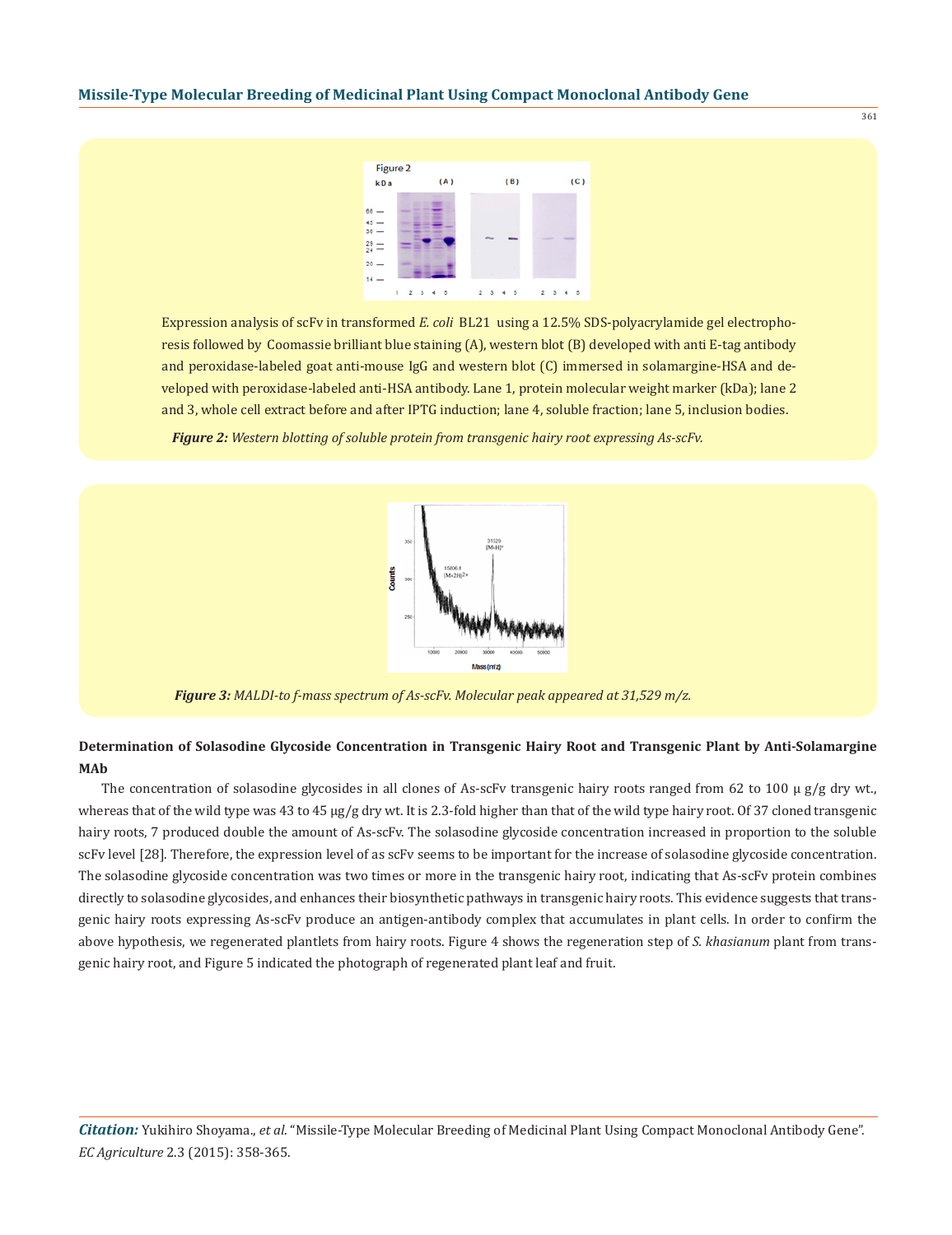

362

A: Infected shoot segment with *Agrobacterium rhizogenes* B: Growth of hairy root C: Appearance of green spot D: Regenerated *S. khasianum* plant

*Figure 4: The step of generation of plant from hairy root.*



*Figure 5: Photograph of regenerated S. khasianum. Leaf and fruit of control (A) and transgenic leaf and fruit (B).* Leaf and fruit of control (A) and transgenic leaf and fruit (B)

## **Analysis of Solasodine Glycoside by Gastern Blotting in Transgenic** *s. Khasianum* **Plant**

Since the ELISA survey using As-MAb analyzed the total concentration of solasodine glycosides, we determined the qualitative analysis of solasodine glycosides contained in transgenic *S. khasianum* plant. We indicated the finger printing of solasodine glycoside contained in transgenic *S. khasianum* by Eastern blotting. Since anti-solamargine MAb has a wide cross-reactivity [31], all solasodine glycosides can be stained by Eastern blotting [30] indicating that three major steroidal alkaloid glycosides; khasianine, solamargine and solasonine, can be clearly detected compared to that of finger printing by TLC, although the ratio of individual solasodine glycoside concentration was not clear.

#### **Conclusion**

Recombinant antibodies, such as scFv antibodies, have opened biomedical and biotechnological methodology [40], since they possess the same affinity and monovalent binding specificity compared to their parent antibodies [41]. The application of scFv engineering as a diagnostic tool in plant pathology has been demonstrated [42,43,44]. Other advances in antibody construction owe various means of conferring novel properties upon plants. Resistance to plant viruses can be enhanced using scFv antibody engineering against virus coat protein in plants [32,33,34] as previously described. Although molecular breeding of secondary metabolites has been owned to biosynthetic enzyme, we discovered that the transformation with the scFv fragment improves the yield of a pharmacologically active compound in this review. We, therefore, postulate that the recombinant scFv can target small antigens like solasodine glycosides, which can then lead to the accumulation of antigen-antibody complexes in plant organs. This system also allows there covery of both antigen and scFv protein, which can be used for further analytical studies. Our system established in this review may open upa new plant molecular breeding methodology for pharmacologically active glycosides, such as ginsenosides (*Panax* species), glycyrrhizin(*Glycyrrhiza*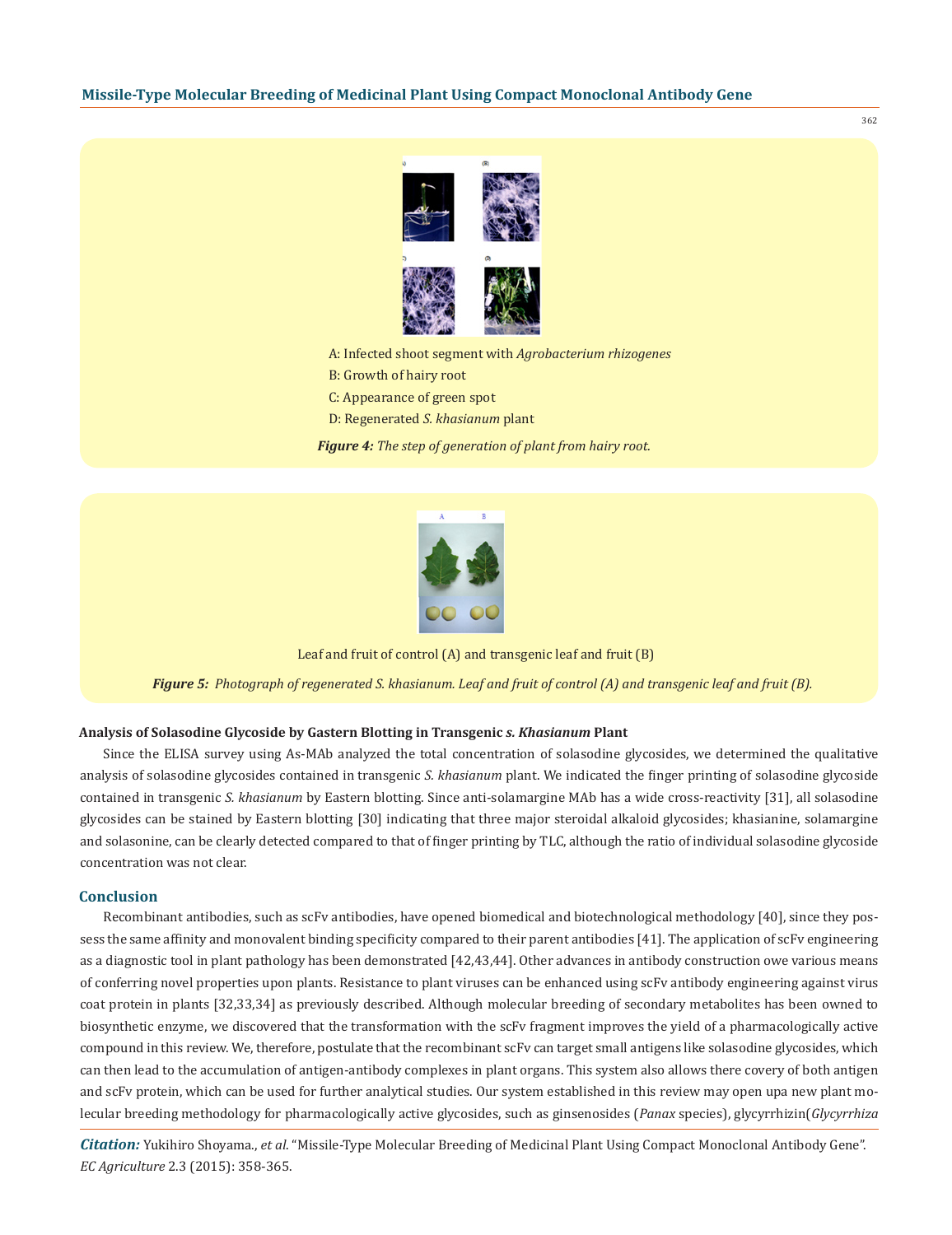species), saikosaponins (*Bupleurumfalcutum*), sennosides (*Rheum* species) and crocin (*Crocus* sativus), that we prepared MAbs against those compounds [45], without understanding of their biosynthetic pathway like a neutralized antibody. Therefore, we named it a missile type molecular breeding. Recently, we succeeded the production of plumbag in *Plumbag ozeylanica* hairy root, using a scFv against plumbag in as evidence exhibiting 2.2 times higher than those obtained from wild-type plant [46]. From this result we have believed that the scFv gene induction into a host plant can enhance the corresponding biosynthetic enzyme to accumulate the antigen molecule not limited to glycoside like solasodine glycoside as already discussed, but available for non-glycoside compound like a naphthoquinon, plumbag in. Therefore, we have been further investigating the molecular breeding, by using scFv gene in our ongoing study on plant breeding [47].

## **Bibliography**

- 1. Mase N., *et al*. "A segmental duplication encompassing S-haplo type triggers pollen-part self-compatibility in Japanese pear (*Pyruspyrifolia*)". *Molecular Breeding* 33 (2014): 117-128.
- 2. Wu J., *et al*. "Genetic features of the spontaneous self-compatible mutant, 'JinZhui' (*Pyrusbretschneideri* Rehd.)". *PLoS ONE* 8.10 (2013): e76509.
- 3. Sanada T., *et al*. "Resistant Mutant to Black Spot Disease of Japanese Pear 'Nijisseiki' Induced by Gamma Rays". *Journal of the Japa nese Society for Horticultural Science* 57.159 (1988): 159-166.
- 4. Yano M., *et al*. "Quantitation of carotenoids in raw and processed fruits in Japan". *Food Science and Technology Research* 11.1 (2005): 13-18.
- 5. Soejima J., *et al*. "New semi- and extremely dwarfing apple rootstocks, 'JM2' and 'JM5' ". *Bulletin NARO Institute of Fruit Tree Sci ence* 16 (2013): 19-36.
- 6. Hatano K., *et al*. "Somatic embryogenesis and plant regeneration from the anther of Aconitum carmichaeli Debx". *Plant Cell Re ports* 6.6 (1987): 446-448.
- 7. Shoyama Y., *et al*. "Aconitum spp. (Monkshood): Somatic embryogenesis, plant regeneration, and the production of aconitine and other alkaloids". *Biotechnology in Agriculture and Forestry* 15 (1991): 58-72.
- 8. Shoyama Y., *et al*. "Somatic embryogenesis and clonal multiplication of Panax ginseng". *Planta Medica* 54.2 (1988): 155-156.
- 9. Shoyama Y., *et al*. "Somatic embryogenesis in ginseng (*Panaxspecies*)". *Biotechnology in Agriculture and Forestry* 31 (1995): 343-356.
- 10. Shoyama Y., *et al*. "Rapid and simple multiplication of Pinelliaternataby tissue culture". *Planta Medica* 47.2 (1983): l03-105.
- 11. Matsumoto M., *et al*. "Identification of viruses infected in Rehmannia glutinosa Libosch. varpurpureaMakino and effect of virus infection on root yield and iridoid glycoside contents". *Plant Cell Reports* 7.8 (1989): 636-638.
- 12. Hatano K., *et al*. "Clonal multiplication of Aconitum carmichaeli by tip tissue culture and alkaloid contents of clonally propagated plant". *Planta Medica* 54.2 (1988): l52-155.
- 13. Hatano K., *et al.* "Clonal propagation of Atractylodes japonica and A. ovata by tip tissue culture and the atractylon content of clon ally propagated plants". *Planta Medica* 56.1 (1990): l31-132.
- 14. Yamada Y., *et al*. "Clonal micropropagation of Gentiana scabra Bunge var. buergeri Maxim. And examination of the homogeneity concerning gentiopicroside content". *Chemical and Pharmaceutical Bulletin* 39.1 (1991): 204-206.
- 15. Shan S L., *et al*. "Enzyme-linked immunosorbent assay for glycyrrhizin using anti-glycyrrhizin monoclonal antibody and a new eastern blotting for glucronides of glycyrrhetinic acid". *Analytical Chemistry* 73.24 (2001): 5784-5790.
- 16. Zhu Shu-hang., *et al*. "Development of an assay system for saikosaponin a using anti saikosaponin a monoclonal antibodies". *Bio logical and Pharmaceutical Bulletin* 27.1 (2004):66-71.
- 17. Morinaga O., *et al*. "Production of monoclonal antibody against a major purgative component, sennoside A, its characterization and ELISA". *Analyst* 126.8 (2000): 1372 -1376.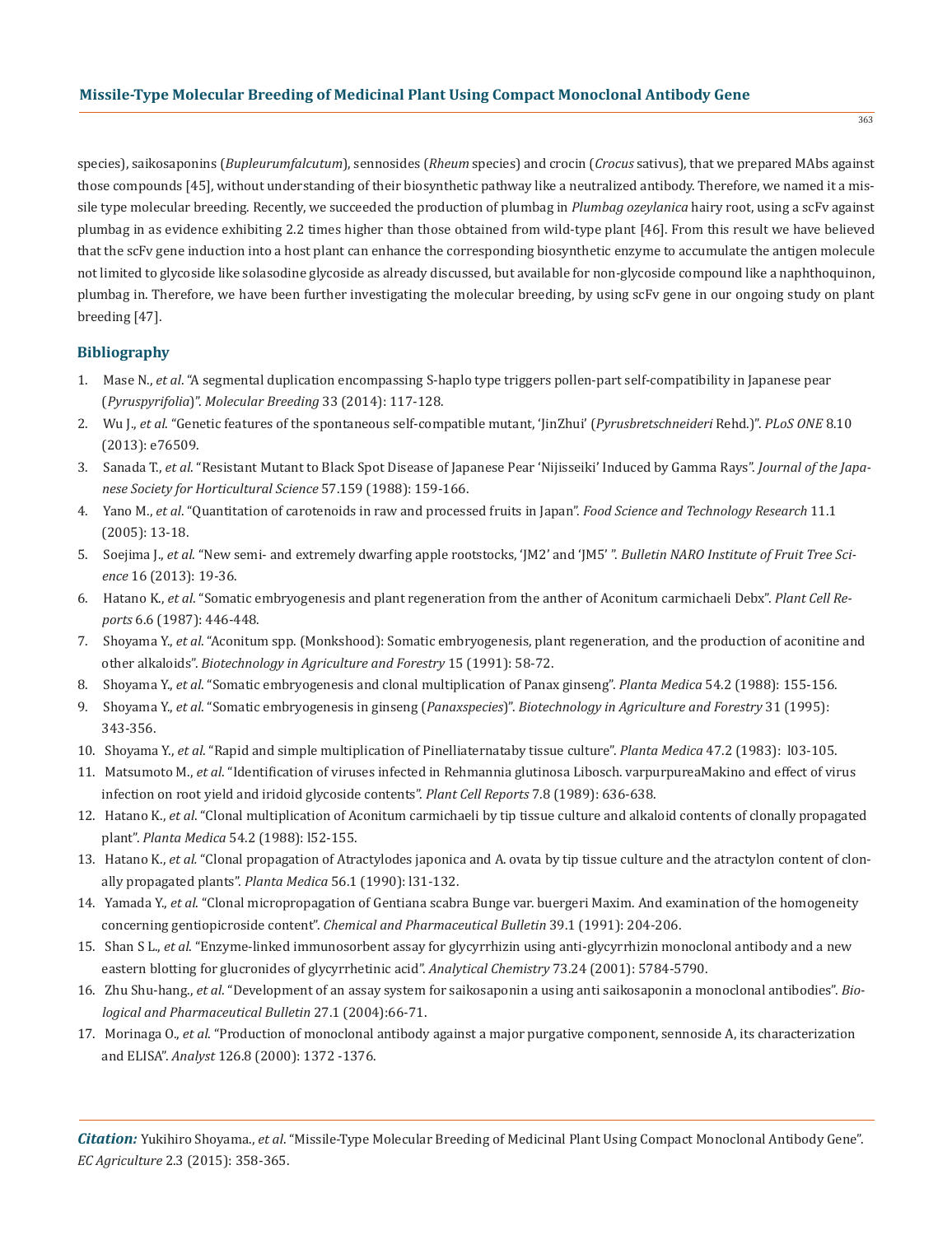- 18. Tanaka H., *et al*. "Monoclonal antibody based enzyme immunoassay for marihuan (cannabinoid) compounds". *Journal of Immu noassay* 17.4 (1996): 321-342.
- 19. Sakata R., *et al*. "Production of monoclonal antibodies and enzyme immunoassy for typical adenylate cyclase activater, forskolin". *Cytotechnology* 16.2 (1994): 101-108.
- 20. Kim J S., *et al*. "Immuno quantitative analysis for berberine and its related compounds using monoclonal antibody in herbal medicines". *Analyst* 129 (2004): 87-91.
- 21. Kido K., *et al*. "An enzyme-linked immune sorbent assay for aconitine-type alkaloids using an anti-aconitine monoclonal anti body". *Analytica Chimica Acta* 616.1 (2008): 109-114.
- 22. Li XW., *et al*. "Development of Eastern blotting technique for the visual detection of aristolochic acids in Aristolochia and Asarum species using monoclonal antibody against aristolochic acids I and II". *Phytochemical Analysis* 24.6 (2013): 645-653.
- 23. Ishiyama M., *et al*. "Production of monoclonal antibodies and development of an ELISA for solamargine". *Cytotechnology* 18.3 (1995): 153-158.
- 24. Daunter B and Cham BE. "Solasodine glycosides: *In vitro* preferential cytotoxicity for human cancer cells". *Cancer Letters* 55.3 (1990): 209-220.
- 25. Cham BE., *et al*. "Topical treatment of malignant and premalignant skin lesions by very low concentrations of a standard mixture (BEC) of solasodine glycosides". *Cancer Letters* 59.3 (1991): 183-192.
- 26. Cham BE., *et al*. "Anti tumour effects of glycoalkaloids isolated from Solanum sodomaeum". *Planta Medica* 53.1 (1987): 34-36.
- 27. Roddick JG. "The acetylcholinesterase-inhibitor activity of steroidal glycoalkaloids and their aglycone". *Phytochemistry* 28.10 (1989): 2631-2636.
- 28. Ikeda T., *et al*. "Anti-herpes virus activity of Solanum steroidal glycosides". *Biological and Pharmaceutical Bulletin* 23.3 (2000): 363-364.
- 29. Chataing B., *et al*. "Inhibition of Trypanosoma cruzi growth *in vitro* by Solanum alkaloids: a comparison with ketoconazole". *Planta Medica* 64 .1 (1998): 31-36.
- 30. Tanaka H., *et al*. "A simple determination of steroidal alkaloid glycosides by thin-layer chromatography immunostaining using monoclonal antibody against solamargine". *FEBS Letter* 404.2-3 (1997): 279-282.
- 31. Putalun W., *et al*. "Rapid separation of solasodine glycosides by an immune affinity column using anti-solamargine monoclonal antibody". *Cytotechnology* 31.1-2 (1999): 153-158.
- 32. Tavladoraki P., *et al*. "Transgenic plants expressing a functional single-chain Fv antibody are specifically protected from virus at tack". *Nature* 366.6454 (1993): 469-472.
- 33. Fiedler U and Conrad U. "High-level production and long-term storage of engineered antibodies in transgenic tobacco seeds". *Biotechnology* (N Y) 13.10 (1995): 1090-1093.
- 34. Fecker LF., *et al*. "Expression of single-chain antibody fragments (scFv) specific for beet necrotic yellow vein virus coat protein or 25 k Da protein in Escherichia coli and Nicotiana benthamiana". *Plant Molecular Biology* 32.5 (1996): 979-986.
- 35. Fecker LF., *et al.* "Nicotiana benthamiana plants expressing beet necrotic yellow vein virus (BNYVV) coat protein-specific scFv are partially protected against the establishment of the virus in the early stages of infection and its pathogenic effects in the late stages of infection". *Archives of Virology*142.9 (1997): 1857-1863.
- 36. Artsaenko O., *et al*. "Expression of a single-chain Fv antibody against abscisic acid creates a wilty phenotype in transgenic to bacco". *Plant Journal* 8.5 (1995): 745-750.
- 37. Harper K and Ziegler A. "Recombinant antibodies: Applications in plant science and plant pathology". CRC Press, Dundee, UK (1999).
- 38. Putalun W., *et al*. "antisolasodine glycoside single-chain Fv antibody stimulates biosynthesis of solasodine glycoside in plants". *Plant Cell Reports* 22.5 (2003): 344-349.
- 39. Pollard JW and Walker JM. "Methods in molecular biology 6: plant cell and tissue culture". Humana, Clifton, N.J., USA (1990).

*Citation:* Yukihiro Shoyama., *et al*. "Missile-Type Molecular Breeding of Medicinal Plant Using Compact Monoclonal Antibody Gene". *EC Agriculture* 2.3 (2015): 358-365.

364